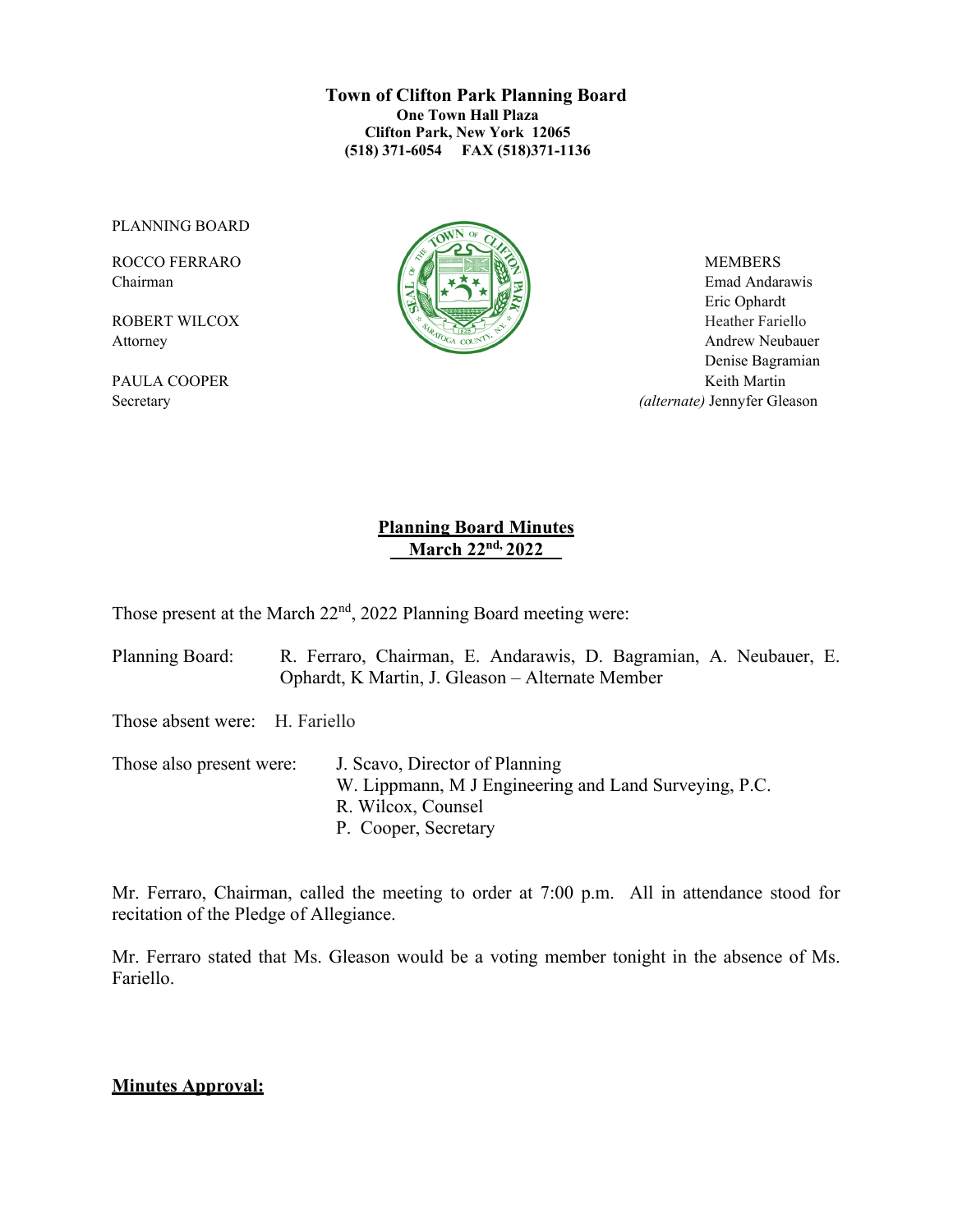Mr. Ophardt moved, seconded by Mr. Andarawis, approval of the minutes of the March 8<sup>th</sup>, 2022 Planning Board meeting as written. The motion was unanimously carried. Ms. Bagramian abstain.

#### **Public Hearings:**

#### **2020-018 Woodin Road 4 Lot Subdivision**

*Applicant proposes to subdivide the 8.97 acre parcel into 4 single family building lots. There are 2.35 acres of Federal wetlands on-site which the applicant proposes to disturb less than 1/10th of an acre for construction of driveways. Water and Sewer to be serviced by private well and septic. Application has been significantly revised for further consideration after denial for a 5 lot subdivision. Woodin Rd, Zoned: R-1, Status: PB Preliminary Review w/ possible determination* SBL: 278.-1-7To be reviewed by: MJE Consultant: ABD Applicant: E. Kim Last Seen on: 1-25-22

Mr. Ferraro explained the review and approval process to those present, stating that the Board was required to render a determination pursuant to SEQRA (State Environmental Quality Review Act) prior to conducting a public hearing on this application. He explained that the Planning Board would assume Lead Agency status for the project and issue a negative declaration as a "formality" which neither granted nor implied approval of the subdivision application. Should it be determined that additional environmental review is required, SEQRA discussions will be reopened and a decision rendered when deemed appropriate.

Mr. Neubauer moved, second by Mr. Ophardt, to establish the Planning Board as Lead Agency for this application, a Unlisted action, and to issue a negative declaration pursuant to SEQRA.

Mr. Ferraro, Chairman, called the public hearing to order at 7:05 p.m. The Secretary read the public notice as published in the Daily Gazette on March  $12<sup>th</sup>$ , 2022.

#### **Consultant/Applicant Presentation:**

John Hitchcock – ABD – Mr. Hitchcock stated that he is here tonight for a 4 lot subdivision on Woodin Road. He stated that the Board is familiar with the application and location as the subdivision has been reduced from 5 lots to 4. He stated that the smallest lot in the subdivision is just over an acre and the largest is 3 acres. He stated that the lots have 40,000 sf of the minimum buildable land over the one acre that it the smallest. Mr. Hitchcock stated that there will be wells and septic on all of the lots as there is no way for the applicant to obtain public service.

Mr. Ferraro asked if the Planning Board can allow a waiver for not hooking up to public water and sewer and if this should be a condition. Mr. Wilcox stated that he spoke to Mr. Myers and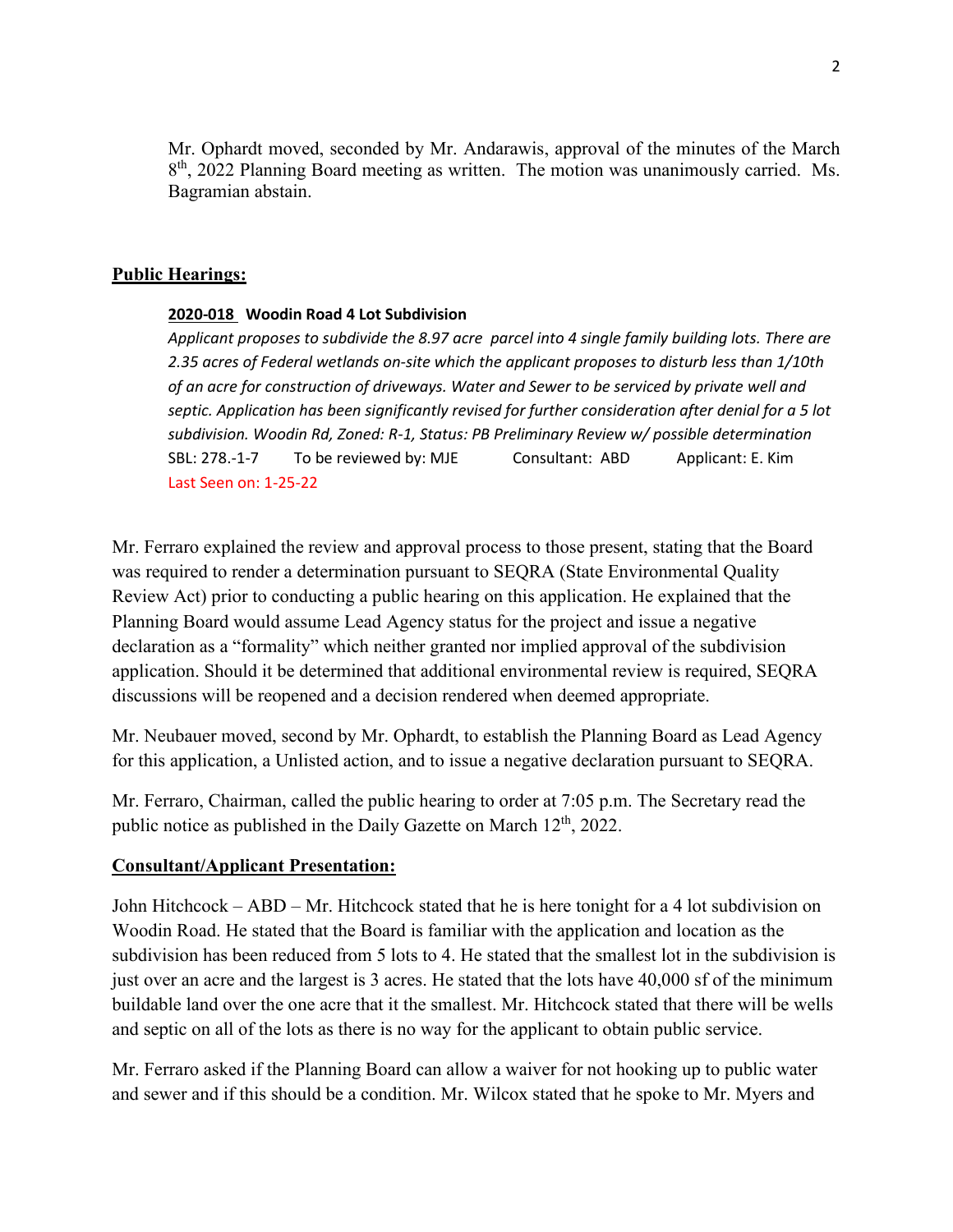that he does not feel there is an issue with the applicant proposing septic and well. Mr. Ferraro stated that if the wells and septic meet regulatory requirements then the Board can decide if they would like to waive this.

Mr. Hitchcock stated that the application no longer has to go to DOH now that it is a four lot subdivision, but the concerns of the DOH were addressed from the previous 6 lot subdivision proposal.

# **Staff Comments:**

### **Steve Myers, Director of Building and Development issued a memo dated 3/10/22 stating:**

- Reduced to 4 lots
- ABD believes the sewer and water matters are resolved but town law states differently
- Septic designs and well quantity and quality reports shall be submitted for each lot individually prior to permit issuance

#### **Wade Schoenborn, Chief of the Bureau of Fire Prevention:**

1. Postal verification.

# **Scott Reese, Stormwater Management Technician issued a memo dated 3/18/22 with the following comments:**

1. No further stormwater comments.

# **The Environmental Conservation Commission held a meeting on 3/15/22 and issued a memo recommending:**

- 1. The subdivision is located in an area that may be impacted by vehicle activity from Interstate 87. Impacts may include noise and vibration. The ECC recommends that this be noted in the deed.
- 2. The ECC recommends that sump pump systems are shown on all lots due to the presence of wetlands and possible high groundwater table.
- 3. The ECC notes that the project may result in intrusion into Federal Jurisdictional Wetlands. The Applicant must avoid intrusion into ACOE Wetlands or apply for a Federal Wetlands Permit for any disturbances for the project. The Town of Clifton Park should be provided with copies of all related correspondence.
- 4. The applicant shall provide the Army Corp of Engineers Jurisdictional Letter for the wetlands on this site.
- 5. The Environmental Protection Signs should follow the perimeter of the federal wetlands.

# **John Scavo, Director of Planning issued a letter dated 3/11/22 with recommendations he made:**

1. 911 addresses obtained from the Town's Fire Marshall shall be added to the final plan prior to stamping, if approved.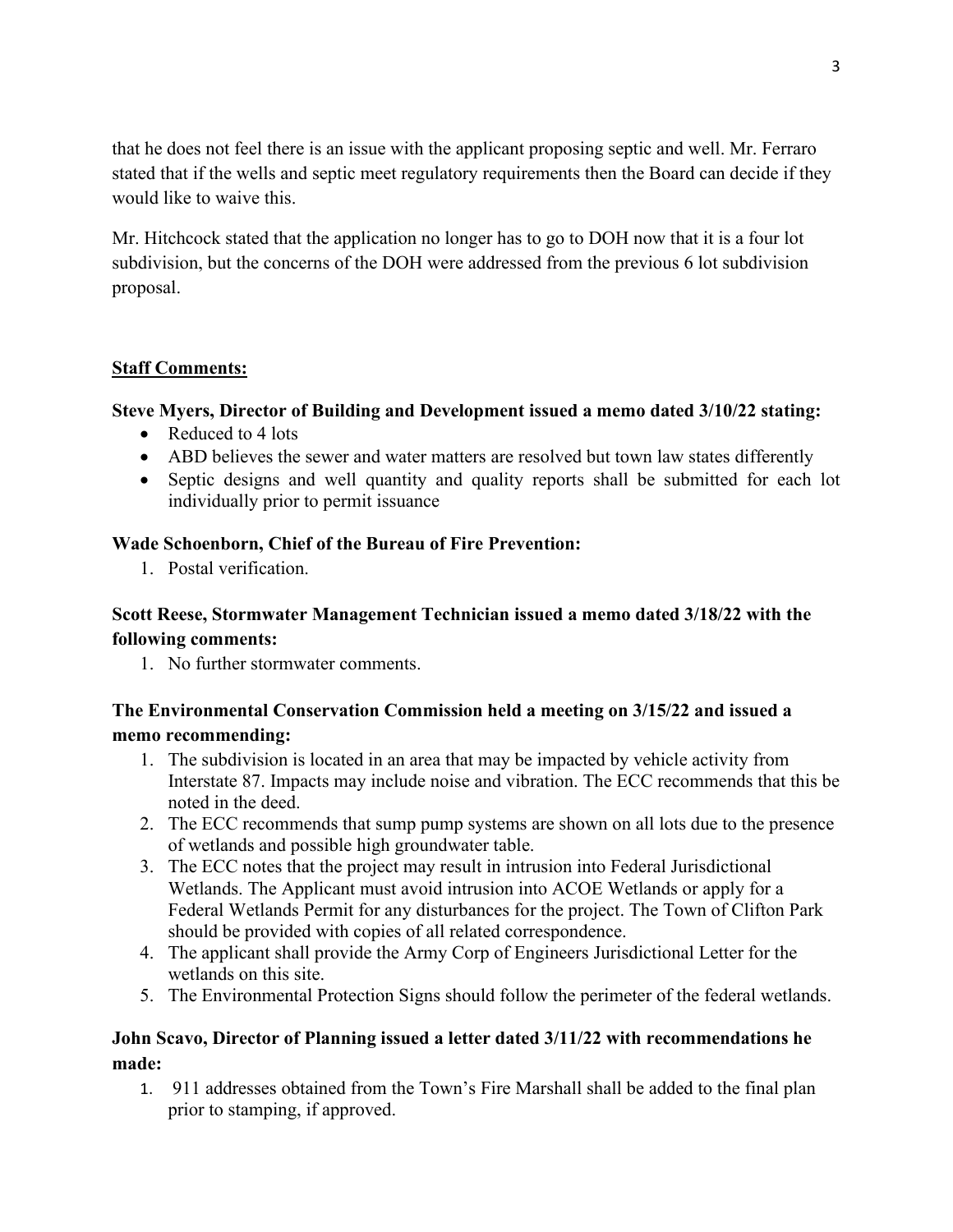- 2. The configuration of four lots with two driveways has eliminated wetlands disturbance and appears to have taken the natural constraints into consideration for this layout.
- 3. A notation should be added to the plan stating, "No further subdivision allowed."
- 4. A draft of the shared driveway agreements for ingress/egress and maintenance should be provided to the Town Planning Board's Attorney for review and comments prior to stamping a final plan, if approved.
- 5. The project is an unlisted action pursuant to SEQRA since the proposed four lot subdivision does not meet the thresholds for a NYS DOH Realty Subdivision. The Planning Board must issue a negative declaration prior to opening the public hearing for consideration of the preliminary subdivision plan.

# **Professional Comments:**

# **Walter Lippmann, P.E. of MJ Engineering in a letter dated 3/18/22 had the following comments:**

STATE ENVIRONMENTAL QUALITY REVIEW

1. No further comments.

SITE PLANS

- 2. The revised plan indicated only four lots; therefore this is no longer considered a realty subdivision.
- 3. It appears with the elimination of the house/driveway on Lot 5, the wetland impacts have been eliminated.
- 4. The proposed on-site septic systems shall be reviewed and approved by the Town Building Department.

STORMWATER POLLUTION PREVENTION PLAN

5. No further comments.

# **Public Comments:**

Anthony LaFleche – 21 Wheeler Drive – Mr. LaFleche asked the applicant how far lot 3 was from the road. Mr. Hitchcock stated that it is about 200 feet from the home to the road. Mr. LaFleche stated that he appreciates the applicant decreasing the number of lots in the subdivision. Mr. LaFleche asked if Interstate 87 was to expand if the lots 100 foot no cut buffer would be moved back. Mr. Hitchcock stated that he does not know if it would change. Mr. LaFleche asked if there is a potential bike trail on that side of the road and if the driveways have sufficient sight distance for traffic. Mr. Hitchcock stated that there is not a trail on that side of the roadway and that there is ample sight distance for the driveways.

There being no additional public comment, Mr. Mr. Ophardt moved, second by Ms. Bagramian, to close the public hearing at 7:17 p.m. The motion was unanimously carried.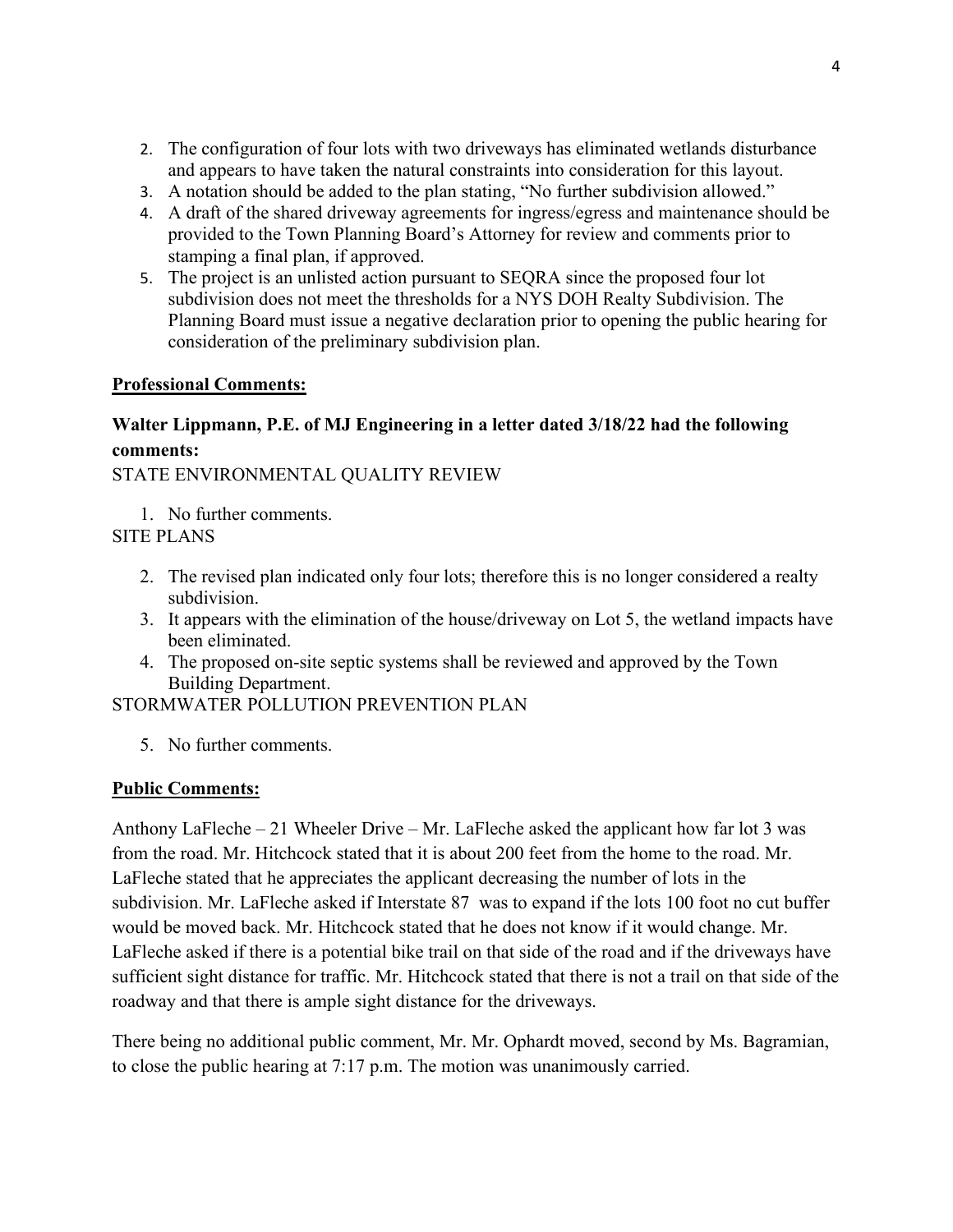# **Planning Board Review:**

Mr. Andarawis stated that he likes this layout better than the previous. He stated that he would like to see Mr. Scavo's comment about no further subdividing allowed to be a condition as well as his other concerns addressed.

Mr. Martin stated that he likes this plan as well; he asked if there could be better markings for the no cut buffers. Mr. Hitchcock stated that there would be signage on trees where trees are present and if there are not a split rail fence would identify the areas.

MR. Ferraro stated that he agrees with the ECC's comments for additional signage for lots 2 and 3 for the buffers as well as enhancing the signage on the corner of lot one. Mr. Ferraro stated he would like more signage on lots 1 and 4 near the wetlands.

Ms. Bagramian stated that she would like to see the homeowners responsible for the upkeep of the signage or they be replaced by the owner. Mr. Ophardt agreed with Ms. Bagramian. Mr. Hitchcock stated that they can put more signage at every bend. Mr. Neubauer stated that there could be 1 per boundary segment or within so many feet to start getting a general figure for this and future applications. Mr. Andarawis stated that he would not like to see a tree removed to put up a fence and feels the applicant needs to put signs and fencing where appropriate.

Mr. Ferraro asked about the 0.10 acres of disturbed wetlands. Mr. Hitchcock stated that this new layout does not have any disturbances. Mr. Ferraro stated that he would like to see on the site plan and deeds a notation of the highway noise as well as no further subdivision.

Mr. Andarawis offered Resolution No. 03 of 2022, seconded by Ms. Bagramian to waive the final hearing for this application for the Woodin Road 4 Lot Subdivision approval, and to grant preliminary and final subdivision approval condition upon satisfaction of all comments, provided by the Planning Department, Town Designated Engineer, and all items listed in the final comment letter issued by the Planning Department.

# Conditions:

- 1. Individual site plans and deeds to include highway noise disclosure.
- 2. Public water and sewer are not required if the applicant demonstrates the private well and septic systems for each lot meet all applicable NYS Building Code and local ordinance requirements.
- 3. Individual site plans and deeds to include no further subdivision disclosure.
- 4. All lots shall include additional signage for wetlands and not-cut areas approved by the Planning Department before final stamping of plans.